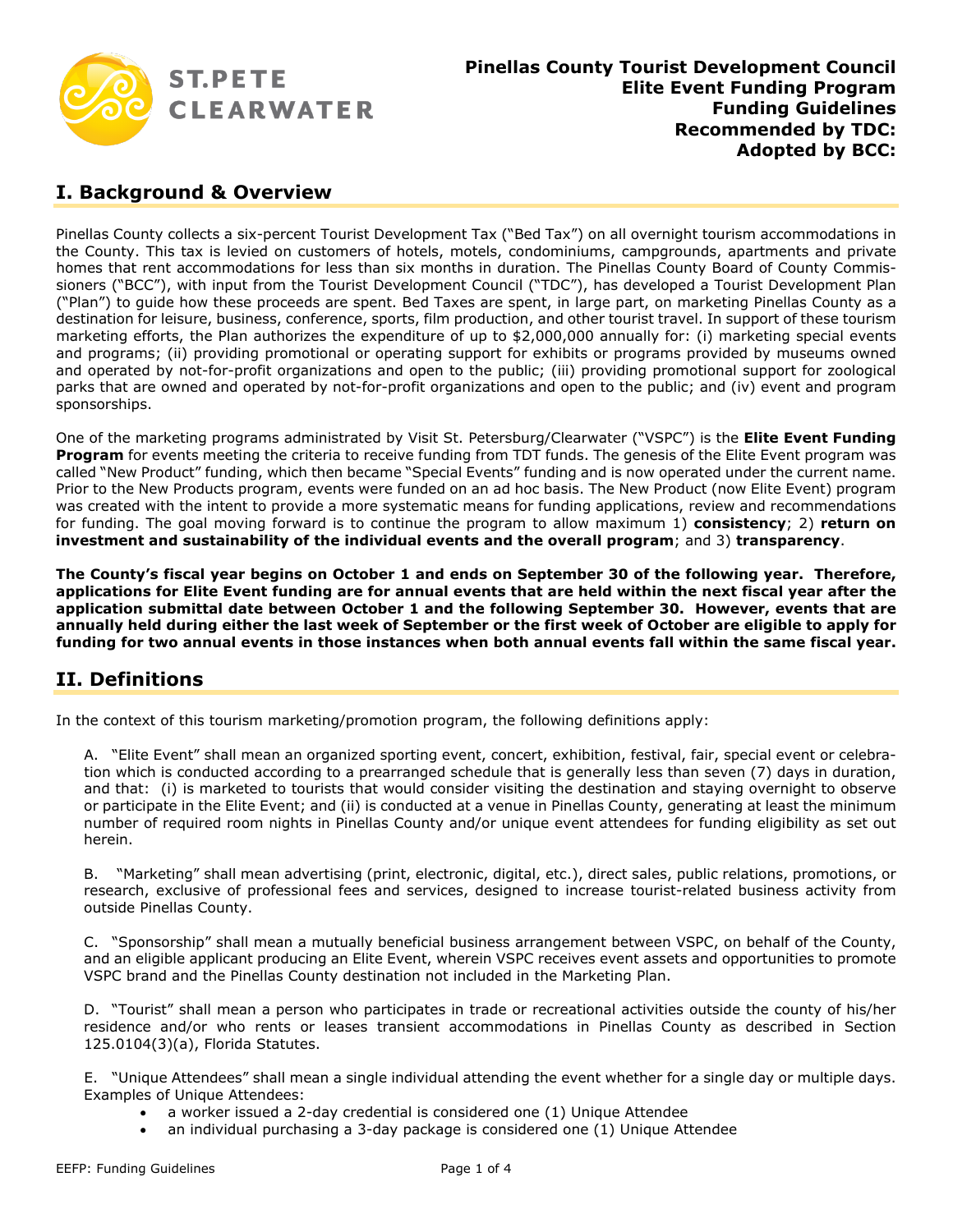## **III. Funding Categories & Eligibility**

- A. Funding Categories are as follows:
	- i. **Category I** generates at least 50,000 "unique" paid, credentialed and/or otherwise documented attendees or over 15,000 room nights in Pinellas County with maximum funding eligibility up to \$200,000. Category 1 events must be broadcast on national television or other broadcast services such as cable, streaming services or other viewing platforms.
	- ii. **Category II** generates at least 15,000 "unique" paid, credentialed and/or otherwise documented attendees or over 4,500 room nights in Pinellas County with maximum funding eligibility up to \$75,000.
	- iii. **Category III** generates at least 10,000 "unique" paid, credentialed and/or otherwise documented attendees or over 3,000 room nights in Pinellas County with maximum funding eligibility up to \$25,000.
	- iv. **Category IV -** generates at least 7,500 "unique" paid, credentialed and/or otherwise documented attendees with maximum funding eligibility up to \$20,000.
	- v. **Category V** a new event to Pinellas County with no local prior hotel room and/or attendance history which is required to meet Category I-IV consideration, with maximum funding eligibility up to \$15,000.00.
- B. To be considered eligible for funding, each applicant must:
	- i. conduct, produce, manage, and/or operate an Elite Event at a location in Pinellas County:
	- ii. for Category I, II, and III events, generate the required room nights or unique attendees in Pinellas County as set forth herein,
	- iii. for Category IV events, generate the required attendees;
	- iv. For Category V submit completed application, including projected potential room nights/ expected "unique" attendees;
	- v. demonstrate it will attract Tourists to Pinellas County;
	- vi. provide Marketing and/or Sponsorship benefits that satisfies the Marketing rating criteria in Section V. C. and that has a media value equal to or greater than the funding awarded, as determined by VSPC and/or its advertising agency of record; and
	- vii. provide VSPC exclusivity as the only CVB and Destination Marketing Organization ("DMO") recognized supporter of the Elite Event.

## **IV. Conditions of Funding**

A. Funds may only be used in accordance with Chapter 125, Florida Statutes for the Marketing and/or Sponsorship benefits as agreed upon with VSPC. Funds may not be used for event operating expenses, except and only to the extent any funds received by applicant are allocated by VSPC for sponsorship benefits.

B. Applicants receiving Elite Event funding will be required to enter into and sign a Tourism Promotions Agreement prepared by the Pinellas County Attorney's Office. This Agreement will include Marketing and/or Sponsorship benefits to be negotiated and received by VSPC.

C. Applicant's Marketing and/or Sponsorship proposal must have a direct correlation with VSPC's targeted markets and should specifically indicate how that correlation exists.

D. For Elite Events held between October 1 and December 31, expenditures incurred prior to the beginning of the fiscal year may be reimbursed in the fiscal year the Elite Event is held if expressly allowed in the Funding Agreement.

E. By accepting Elite Event funding, the applicant agrees to allow the VSPC's staff and/or research firm of record access to the venue to conduct on site intercepts with attendees to determine the value of the event, festival, program, or project to tourism and its potential for future growth.

F. Funding will be paid in a lump sum on a post-event basis or as otherwise provided in the Tourism Promotions Agreement, subject to submittal of a fully completed and signed **Post-Event Report Form and any other documentation** acceptable to VSPC.

G. Elite Events utilizing Pinellas County property during their event must adhere to and abide by the County's Special Events & Facilities Use Guide available at http://www.pinellascounty.org/Events/pdf/Special-Events-Users-Guide.pdf.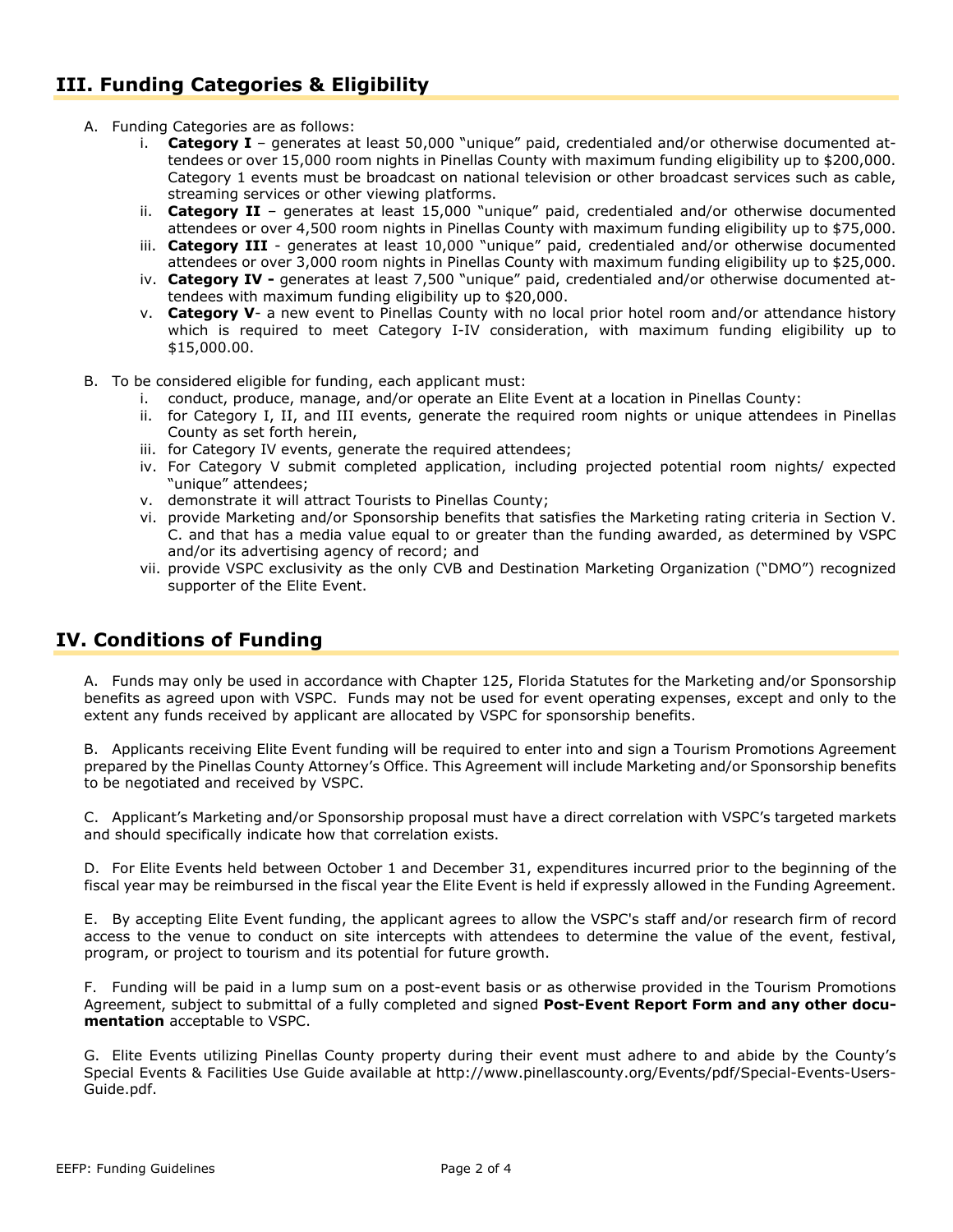# **V. Application Process & Review**

- A. Application Submittal.
	- i. Each applicant must submit a fully completed **Funding Application** ("Application") per the **Application Requirements & Instructions**.
	- ii. All Applications must be submitted by the deadline established in the **Program Process Flow Chart & Timeline**.
	- iii. Incomplete or late Applications may disqualify the applicant.
- B. Review & Evaluation Process.
	- i. Staff review and evaluation .
		- a. Each application will be reviewed by VSPC staff and the County Attorney's office, as may be needed, to ensure compliance with state statutes, county ordinances and these Guidelines regarding proper usage of Bed Tax funds.
		- b. Select VSPC staff along with VSPC's advertising agency of record will evaluate each application using the criteria in these guidelines and determine the tourism and marketing value of the event.
	- ii. VSPC staff will then make its funding recommendations to the entire TDC who will then review and finalize their funding recommendations for BCC review and approval.
	- iii. BCC Review.
		- a. The BCC will review the funding recommendations of both VSPC staff and the TDC.
		- b. Funding recommendations and negotiations of funding agreement terms will not begin until BCC review and approval of those recommendations.
- C. Rating Criteria.
	- i. Unique Attendees & Room Nights Ability of the Elite Event to generate unique attendees (Category I, II, III, and IV) OR room nights in excess of the threshold established to be eligible for funding (Category I, II, and III).
	- ii. Marketing Plan The value of the applicant's proposed Marketing Plan in promoting Pinellas County as a tourist destination and the extent the value of the plan exceeds the funding request.
	- iii. Sponsorship Benefits The value of the applicant's proposed Sponsorship Benefits in promoting Pinellas County as a tourist destination and the extent the value of the benefits exceeds the funding request (includes onsite benefits).
	- iv. Economic impact The financial effect an event will have on the local economy resulting from tourists.
	- v. Timing of Event: Peak vs. Offseason & Non-Conflicting Timing of the Elite Event to coincide with nonpeak or shoulder seasons in Pinellas County tourism. Preference will be given to Elite Events which occur during "off season" periods, including January 1 through February 15, May 1 through June 30, and September 1 through December 31. In addition, timing of the Elite Event should not conflict with other Elite Events or other special events taking place in Pinellas County.
	- vi. Event History & Community Support Demonstration of widespread community support and charitable contributions by the Elite Event applicant that benefit the Pinellas County community. Ability of the Elite Event to fulfill any previous contractual obligations with Pinellas County. Ability of the Elite Event to attract high caliber and high profile artists, athletes and/or participants to perform and/or attend in Pinellas County. Ability of the Elite Event to enhance the overall image of Pinellas County.

#### D. Program Timeline

i. VSPC staff, with TDC approval, will annually establish a schedule for consideration and award of funding, which will generally comply with the following timeline:

|           | $\cdots$ quitted with a contract product and the contract of anti-contract |
|-----------|----------------------------------------------------------------------------|
| March     | Commence application process                                               |
| April     | Deadline for receipt of applications                                       |
| May       | Staff and advertising agency of record evaluation of applications          |
| May/June  | TDC reviews and considers proposed funding recommendations                 |
| June/July | BCC reviews and considers recommendations                                  |
| July      | VSPC staff negotiates terms of the funding agreements                      |
|           |                                                                            |

ii. Each year's timeline will be published and available online at https://partners.visitstpeteclearwater.com/resource/funding-opportunities/elite-event-funding-program.